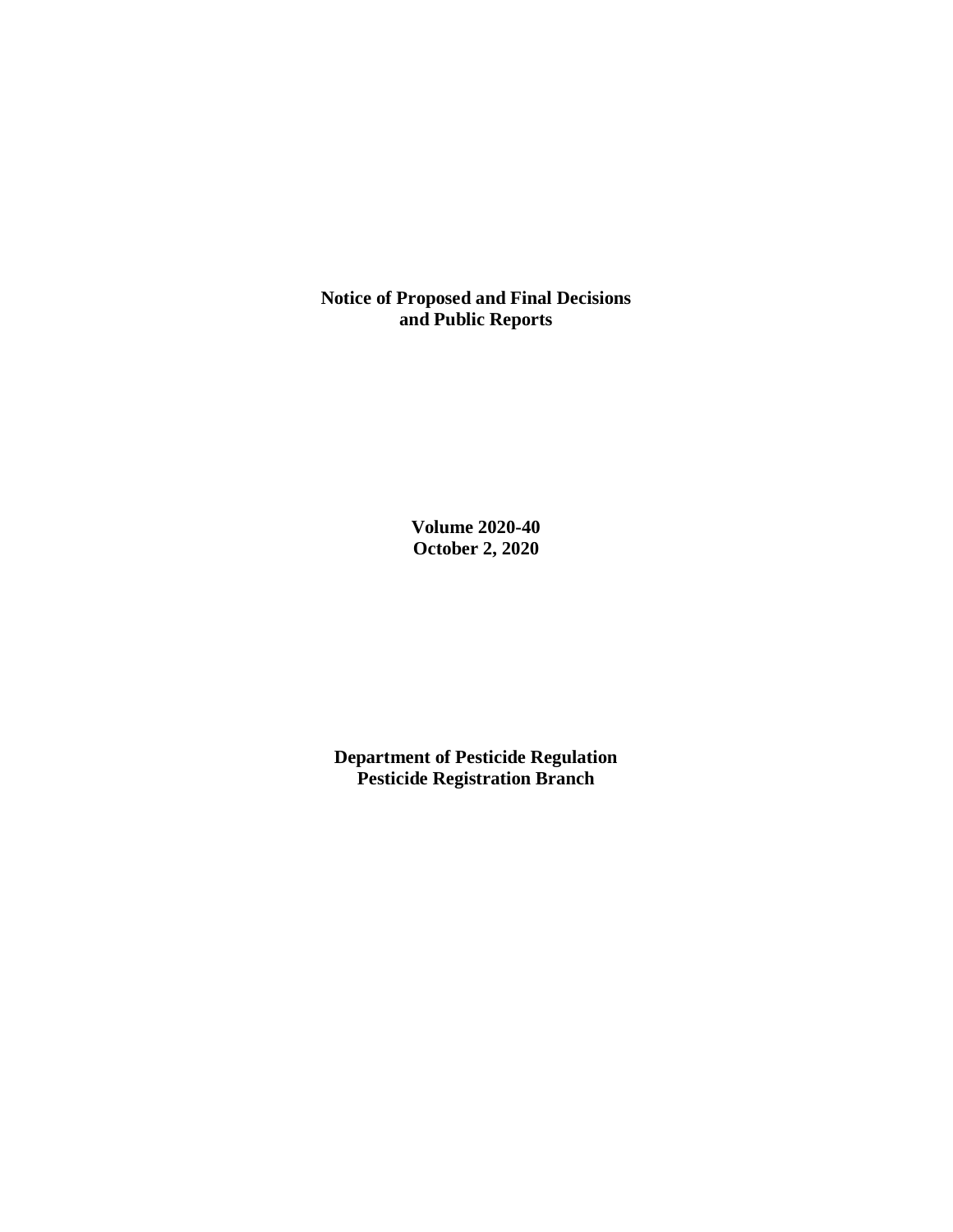# COMMENT PERIOD ENDS NOVEMBER 1, 2020

# **NOTICE OF FINAL DECISIONS TO REGISTER PESTICIDE PRODUCTS AND WRITTEN EVALUATION**

Pursuant to Title 3, California Code of Regulations section 6255, the Director of the Department of Pesticide Regulation (DPR), files this Notice of Final Decisions to Register Pesticide Products with the Secretary of the Resources Agency for posting. This notice must remain posted for a period of 30 days for public inspection. Between the time DPR posts a proposed registration decision for public comment and DPR makes a final decision regarding the product, nonsignificant changes may be made to the product label (e.g., revising the product name, changing a master label to an end-use marketing label, correcting typographical errors). If the changes are not significant, DPR will not re-notice the product for public review and comment. However, if significant changes are made to the product label that substantially affect DPR's analysis on direct or indirect significant adverse environmental or human health impacts that can reasonably be expected to occur from the proposed decision, DPR will re-notice the product label for public review and comment.

In addition, for any product that is posted proposed to register as a conditional registration, the registrant may address the conditions of registration by providing the appropriate data or modifying the product label (e.g., remove use site, add "not for use in California" to a use site) during the posting period. If the registrant adequately addresses the conditions of registration during the posting period and the resulting change to the product label is not significant such that DPR must re-post the product label for review and public comment, DPR will post the product below, but will no longer have a "conditional" designation by the registration type.

For information about submitting a request for any documents related to this notice, please visit [https://www.cdpr.ca.gov/public\\_r.htm.](https://www.cdpr.ca.gov/public_r.htm)

To view the public report that was issued when the product was proposed for registration, click on the hyperlinked Tracking Number for the product.

*Tracking Number with hyperlink to public report – (EPA Registration Number) Applicant / Brand Name*

[258450](https://www.cdpr.ca.gov/docs/registration/nod/public_reports/258450.pdf) - (100 - 1471) SYNGENTA CROP PROTECTION, LLC APROVIA FUNGICIDE USE: FUNGICIDE - FOR THE CONTROL OF DISEASES SUCH AS RUST, LEAF SPOT, AND POWDERY MILDEW ON CROPS SUCH AS BLUEBERRIES, APPLES, PEARS, GOOSEBERRIES, MAYPOP, AND GRAPES TYPE: SECTION 3 REGISTRATION - CONDITIONAL ACTIVE INGREDIENT(S): BENZOVINDIFLUPYR CAS NUMBER(S): 1072957-71-1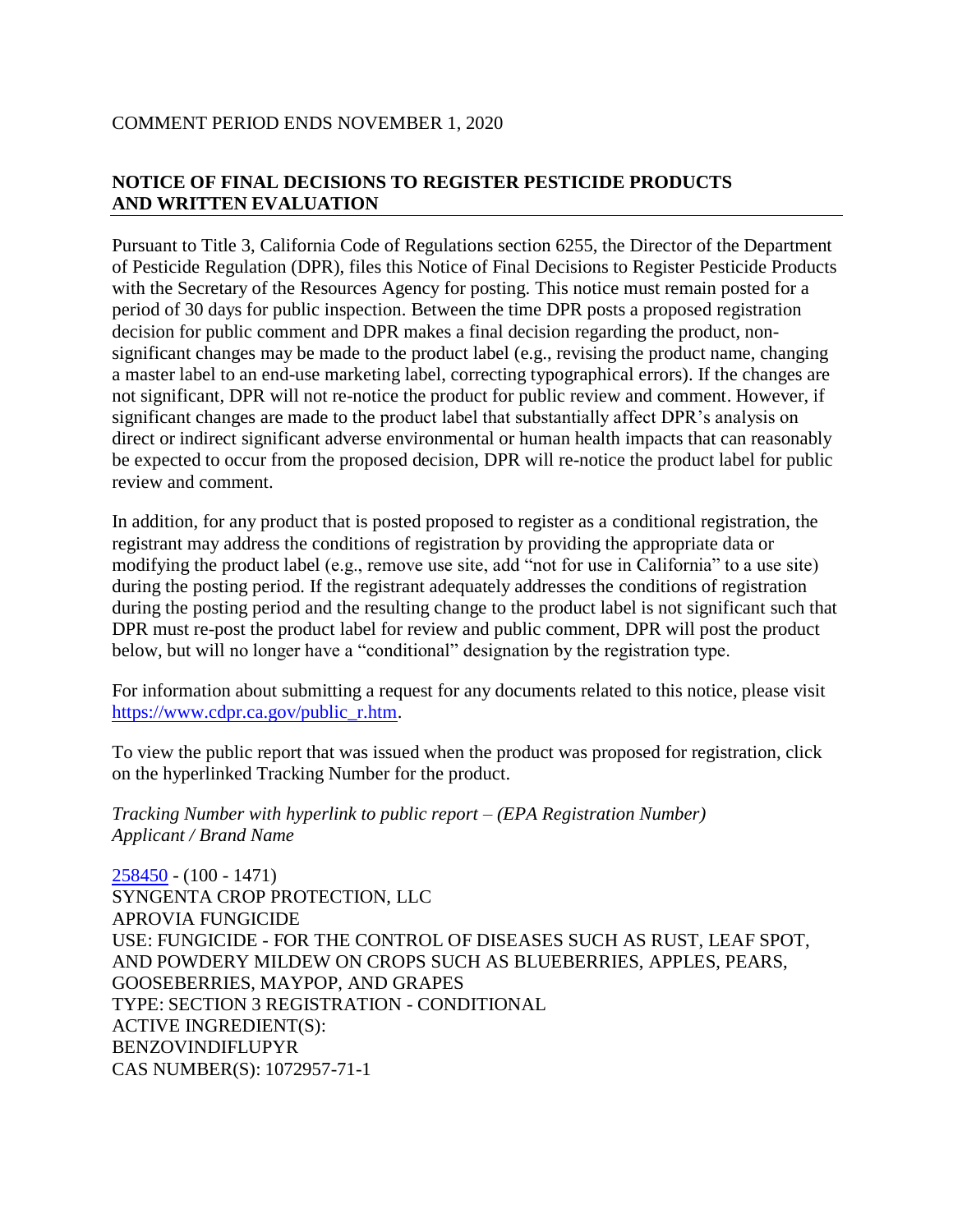### **Notice of Final Decisions to Register (Continued) Page 2**

[258453](https://www.cdpr.ca.gov/docs/registration/nod/public_reports/258453.pdf) - (100 - 1480) SYNGENTA CROP PROTECTION, LLC ELATUS FUNGICIDE USE: FUNGICIDE - FOR THE CONTROL OF DISEASES SUCH AS RUST, LEAF SPOT, AND POWDERY MILDEW ON CROPS SUCH AS CANOLA, COTTON, PEANUTS, CORN, AND POTATOES TYPE: SECTION 3 REGISTRATION - CONDITIONAL ACTIVE INGREDIENT(S): AZOXYSTROBIN BENZOVINDIFLUPYR CAS NUMBER(S): 131860-33-8 , 1072957-71-1

# **Written Evaluation**

Pursuant to Title 3, California Code of Regulations section 6254, this notice includes a written evaluation of significant environmental points raised in comments submitted during the review and comment period required by Title 3, California Code of Regulations section 6253 for any of the products listed above.

### **DPR received no comments on the above listed products.**

Tulio Macedo

 Tulio Macedo, Chief Pesticide Registration Branch 10/02/2020

Dated